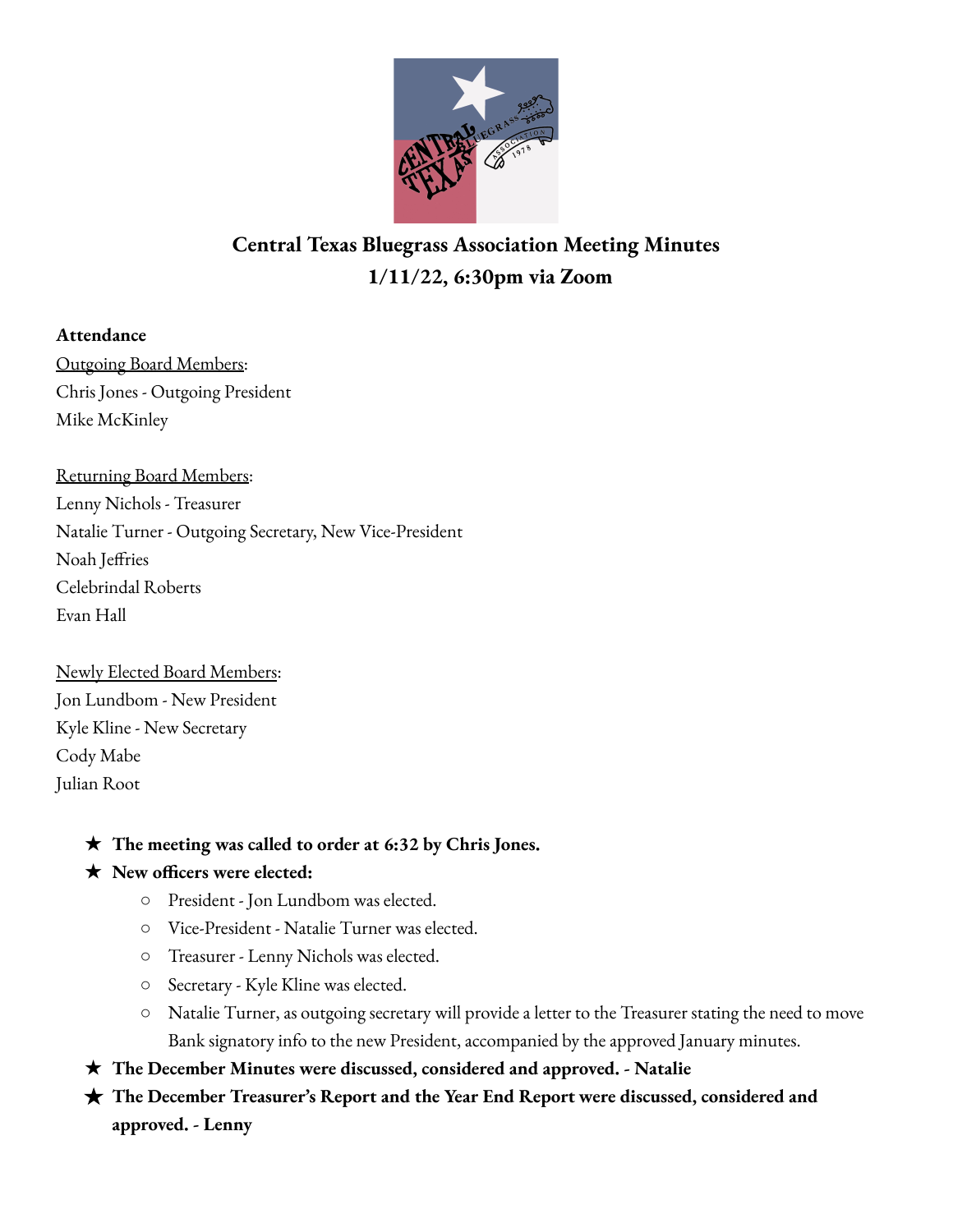### ★ **A new location for the CTBA Jam was discussed. It currently takes place at Oskar Blues** - Jon

- Proposed new locations:
	- Butler Pitch & Putt Cody
	- Cenote, 290-35 Kyle
	- Nomad, 290-35 Kyle
	- Violet Crown Clubhouse indoor and outdoor Kyle works there.
	- Park at Mueller
	- Park at Patterson Celebrindal
	- Other park Celebrindal
	- Tillery St. Plant Company No food or drink, but there's a little grocery next door Julian
	- East Austin Succulents, right by Tillery
	- The Sahara Lounge
	- Independence Brewery Noah knows the owner. Will talk to him.

#### ★ **Events for 2022 were discussed:**

- Old Settlers Music Festival Coordinator Celebrindal
	- Cody and Julian are interested in helping.
- Spring/Memorial Festival: May
- Band Scramble & Garage Sale: Maybe July, depending on the Covid situation
- Board Elections: October
- Annual Meeting: November
- Jon suggested a partnership with Austin Cultural Arts Division Community Initiatives Grant to fly in musicians to play in Austin to bring in a performer for the Memorial Festival or Annual Meeting. - Jon knows someone who will help.

#### ★ **Committee chairs were identified:**

- Scholarships Chip
- Merchandise Chris
- Membership Evan
	- Oversee the web management portal
- Newsletter Julian
- Social Media Cody
	- FB: accept member requests
	- FB: Post ads & events
	- Instagram posts
	- Twitter posts
	- Other Apps

#### ★ **Merchandise:**

- Ideas to increase sale of merchandise
- Jon suggested that we order shirts specially made for events like the Spring Festival.
- Cody knows an artist who will donate some art to use on our merch.
- We can use Ken Brown's suggested artwork also.